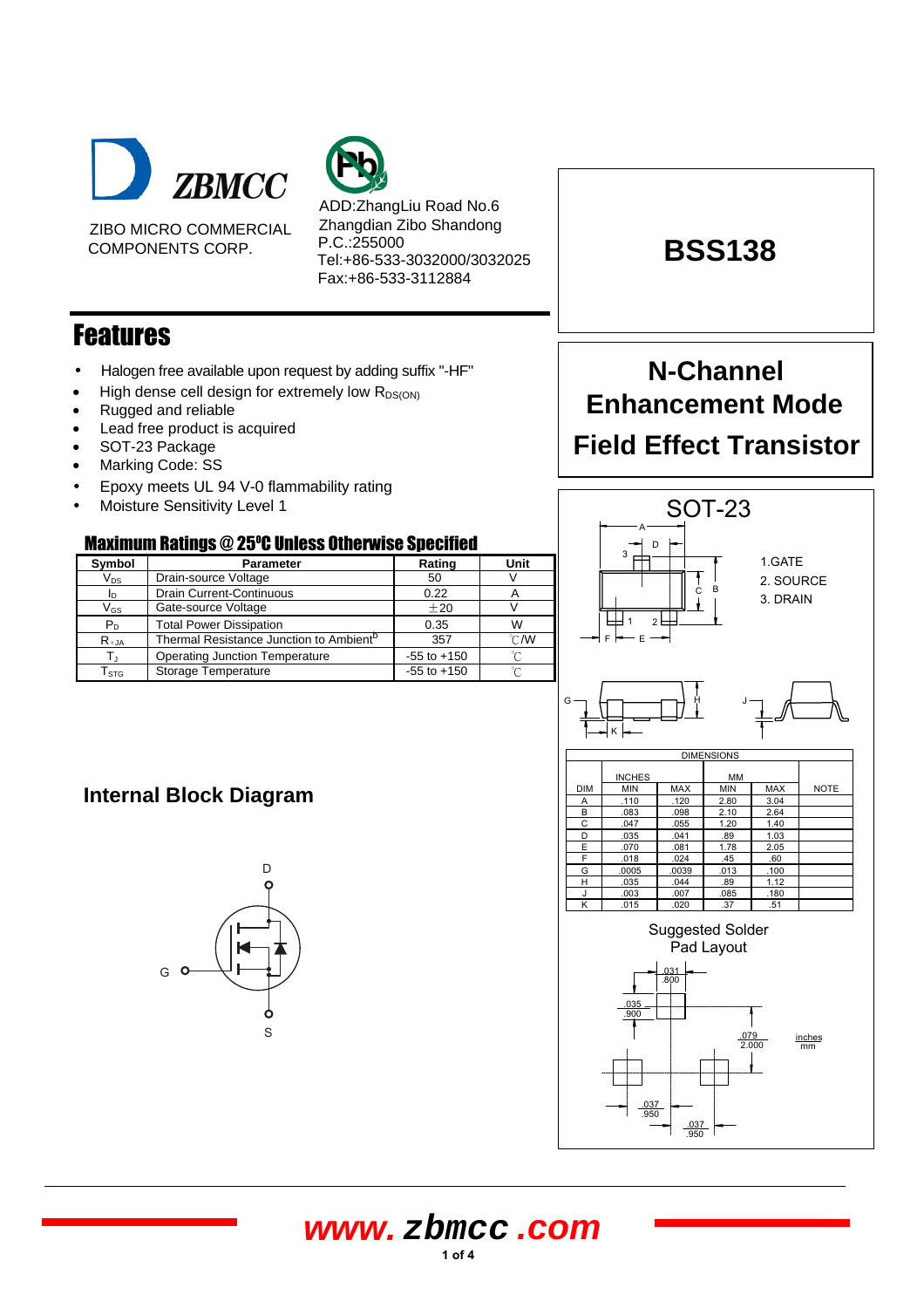

# **BSS138**

| <b>Parameter</b>                           | Symbol                        | <b>Test Condition</b>                    | <b>Min</b> | <b>Typ</b> | <b>Max</b> | <b>Units</b> |  |
|--------------------------------------------|-------------------------------|------------------------------------------|------------|------------|------------|--------------|--|
| <b>Off characteristics</b>                 |                               |                                          |            |            |            |              |  |
| Drain-source breakdown voltage             | V(BR)DSS                      | $V$ GS = 0V, lp = 250 $\mu$ A            | 50         |            |            | $\vee$       |  |
| Gate-body leakage                          | $I_{GSS}$                     | $V_{DS} = 0V$ , $V_{GS} = \pm 20V$       |            |            | ±100       | nA           |  |
| Zero gate voltage drain current            | $I_{DSS}$                     | $V_{DS} = 50V$ , $V_{GS} = 0V$           |            |            | 0.5        | μA           |  |
|                                            |                               | $V_{DS} = 30V$ , $V_{GS} = 0V$           |            |            | 100        | nA           |  |
| On characteristics                         |                               |                                          |            |            |            |              |  |
| Gate-threshold voltage (note 1)            | $V$ GS(th)                    | $V_{DS} = V_{GS}$ , lp = 1mA             | 0.80       |            | 1.50       | $\vee$       |  |
| Static drain-source on-resistance (note 1) | RDS(on)                       | $V$ GS = 10V, ID = 0.22A                 |            |            | 3.50       | Ω            |  |
|                                            |                               | $V$ GS = 4.5V, lp = 0.22A                |            |            | 6          |              |  |
| Forward transconductance (note 1)          | $g_{FS}$                      | $V_{DS} = 10V$ , lp = 0.22A              | 0.12       |            |            | S            |  |
| Dynamic characteristics (note 2)           |                               |                                          |            |            |            |              |  |
| Input capacitance                          | $C_{\hbox{\scriptsize{iss}}}$ |                                          |            | 27         |            |              |  |
| C <sub>oss</sub><br>Output capacitance     |                               | $V_{DS}$ =25V, VGs = 0V, f=1MHz          |            | 13         |            | pF           |  |
| Reverse transfer capacitance               | $C_{\text{rss}}$              |                                          |            | 6          |            |              |  |
| <b>Switching characteristics</b>           |                               |                                          |            |            |            |              |  |
| Turn-on delay time (note 1,2)              | $t_{d(on)}$                   |                                          |            |            | 5          |              |  |
| Rise time (note 1,2)                       | tr                            | $V_{DD} = 30V$ , $V_{DS} = 10V$ ,        |            |            | 18         | ns           |  |
| Turn-off delay time (note 1,2)             | $t_{d(off)}$                  | ID = 0.29A, $R_{\text{GEN}}$ =6 $\Omega$ |            |            | 36         |              |  |
| Fall time (note 1,2)                       | t                             |                                          |            |            | 14         |              |  |
| Drain-source body diode characteristics    |                               |                                          |            |            |            |              |  |
| Body diode forward voltage (note 1)        | $V_{SD}$                      | $I_S = 0.44A$ , $V_{GS} = 0V$            |            |            | 1.4        | V            |  |

### **Electrical characteristics (T<sub>a</sub>=25℃ unless otherwise noted)**

 **Notes:** 

1. Pulse Test ; Pulse Width 300µs, Duty Cycle 2%.

**2 of <sup>4</sup>**

2. These parameters have no way to verify.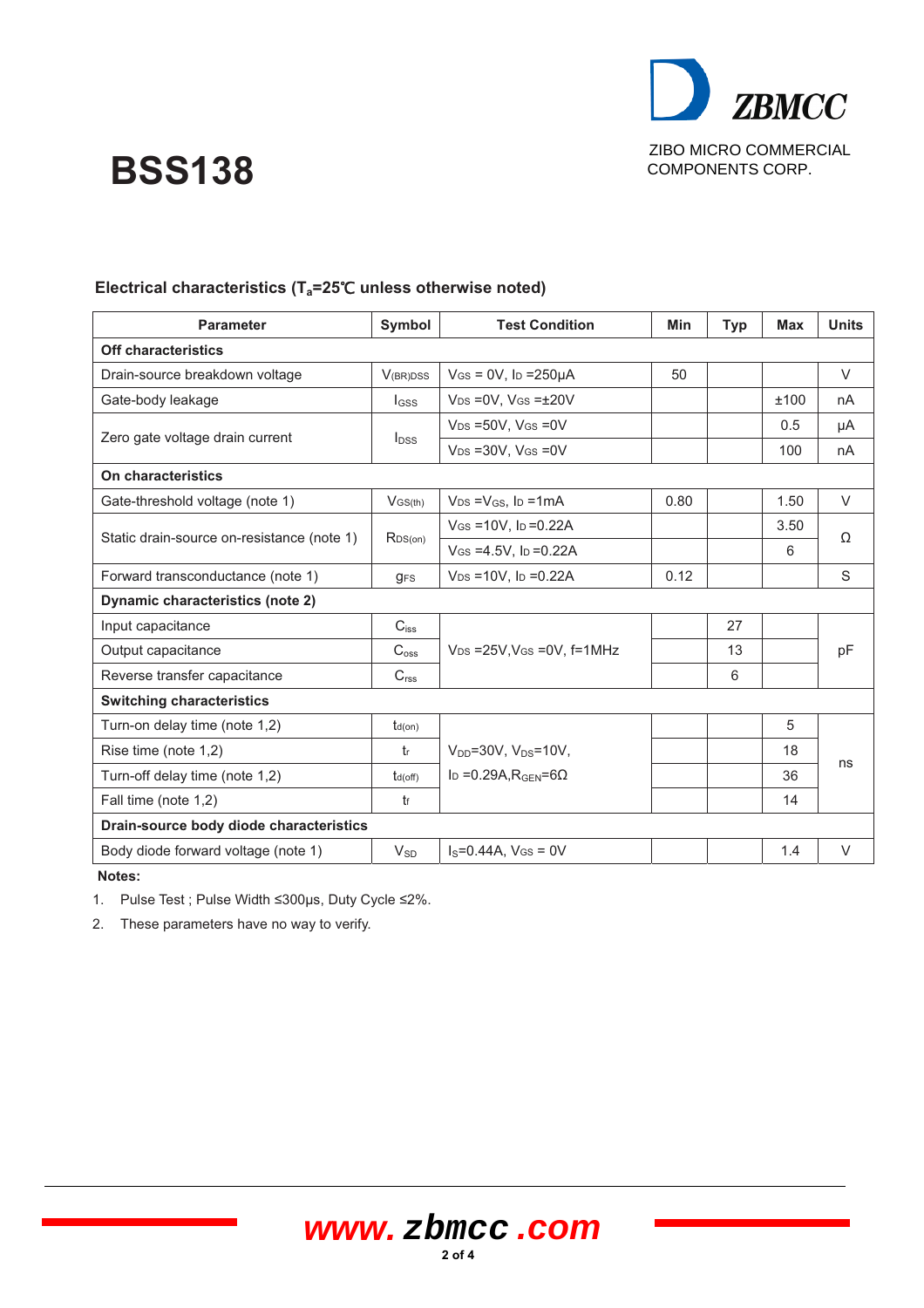# **BSS138**

**ZBMCC** ZIBO MICRO COMMERCIAL COMPONENTS CORP.



## **www. zbmcc .com**